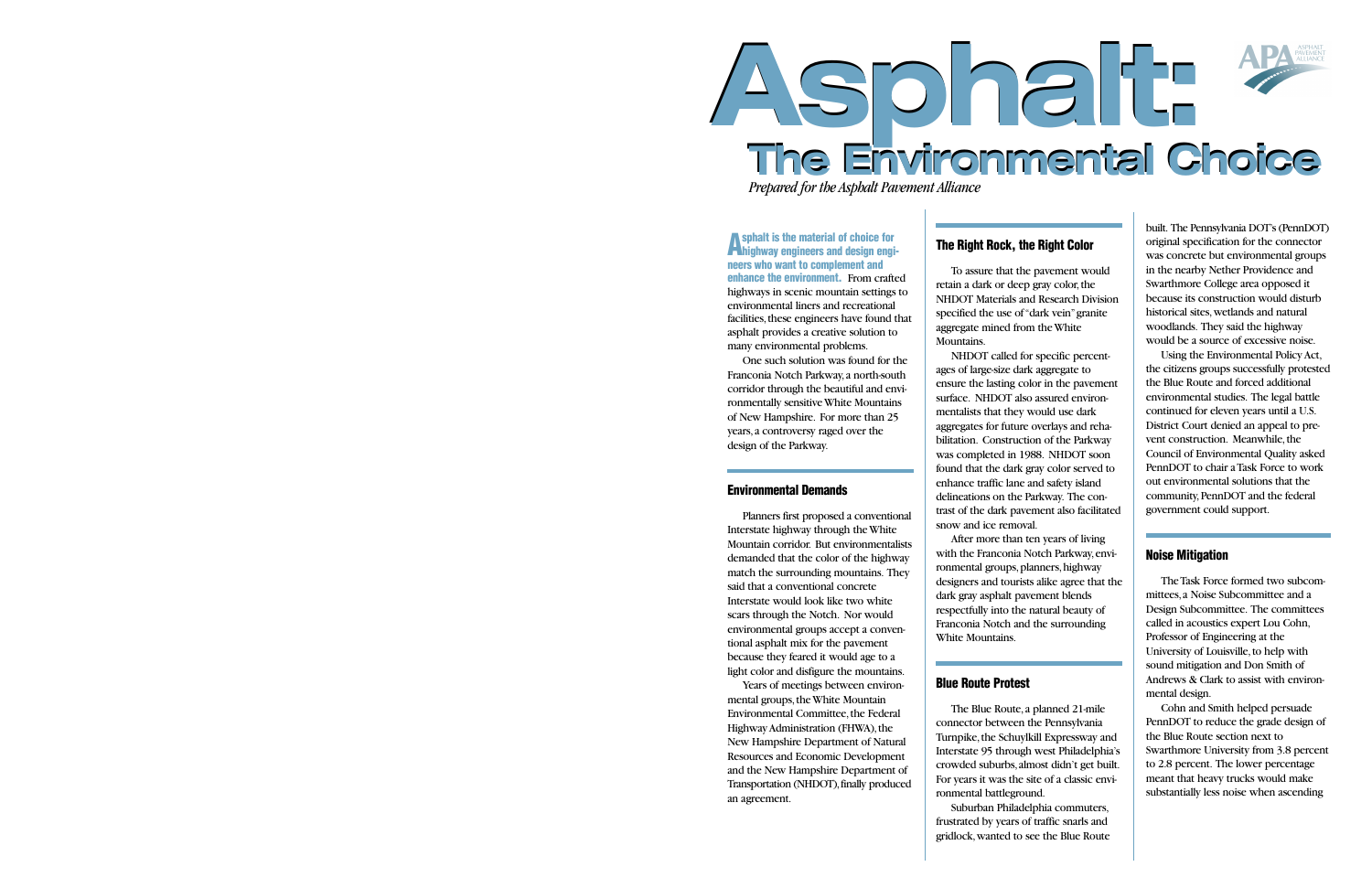

**The Philadelphia Inquirer proclaimed the Blue Route an environmental showcase.**

### **Asphalt: The Environmental Choice Asphalt: The Environmental Choice**

the grade. The Task Force also insisted on a "seamless asphalt pavement" because it would make less noise than jointed pavement. Up to this point, PennDOT had not offered any options beside concrete.

"The Task Force simply concluded that seamless bituminous pavement would cause less noise than jointed concrete pavement,"said then Swarthmore University Vice President Kendall Landis. The Task Force also recognized that the cost of initial construction for asphalt would be less than concrete. PennDOT then decided to pave all sections of the Blue Route with asphalt, even though two short sections of concrete had been placed on the original route before construction was halted.

The Blue Route,which opened in 1991,now serves as the connector to I-95 to get to Philadelphia International Airport and directly intersects the Northeastern Extension of the Pennsylvania Turnpike. It also intersects with the east/west leg of the Pennsylvania Turnpike. Traffic on the Blue Route is

approximately 100,000 vehicles per day with as much as 12 percent truck traffic.

### **Environmental Showcase**

In 1997, the Philadelphia Inquirer proclaimed the Blue Route "an environmental showcase." The Inquirer stated that it is "an especially beautiful and environmentally pleasing road. From the earth tone paint used on its guardrails and bridge abutments, to the thousands of day lilies and roses,to the walls of cascading evergreens adapted from European parkways, the Blue Route was meant to be an environmental showcase."

A later Inquirer editorial summed up the sentiments of the people in Philadelphia about the Blue Route. "It's hard to believe we ever thought we could live without you. Hard to believe we almost didn't get you. So,please, hang around and grow, but not too fast. Keep working hard. And plan on taking care of us when we grow old."

Truly,the asphalt-paved Blue Route has become a model for the coexistence of man, nature and vehicle.

### **Diverse Environmental Uses**

From waterproof liners for fish rearing ponds to wearing surfaces at industrial sites,asphalt has become the choice of both designers and owners for a wide range of environmental projects.

The Oregon and Washington Departments of Fish and Wildlife and several Indian tribes in Washington State operate more than 35 fish rearing ponds lined with asphalt. These asphalt-lined ponds,used to raise fish from the fingerling stage until they are ready for release into nearby rivers,have consistently produced quality fish. The asphalt-lined ponds are especially compatible to the sensitivity of the small fish. MiCiver State Park Hatchery releases more than 1.5 million Chinook salmon each spring.

A typical Washington State Hatchery pond is 5-to-7 feet deep covering a onehalf acre surface area. The liner is constructed of 2 or 3 inches of hydraulic asphalt mixture on 8 inches of granular base. Pond designers specify an asphalt emulsion to seal the liner surfaces so surface voids will not form a habitat for bacteria detrimental to the small fish. The liners have low permeability, but have the structural capability to sustain the heavy equipment needed to clean the ponds when they are drained.

### **Domestic Water Reservoirs**

Another use of asphalt is liners for drinking water reservoirs. The Metropolitan Water District of Southern California (MWDSC) has been using asphalt-lined water reservoirs for 50 years. One of its most recent facilities is the Devil's Canyon Reservoir to store MWDSC drinking water. The 19-inch thick asphalt liner for the huge facility will hold 800-acre-feet of water. The East Bay Municipal Utility District (EBMUD) in Oakland, California, has also been using asphalt to line domestic water supply reservoirs since the 1950s.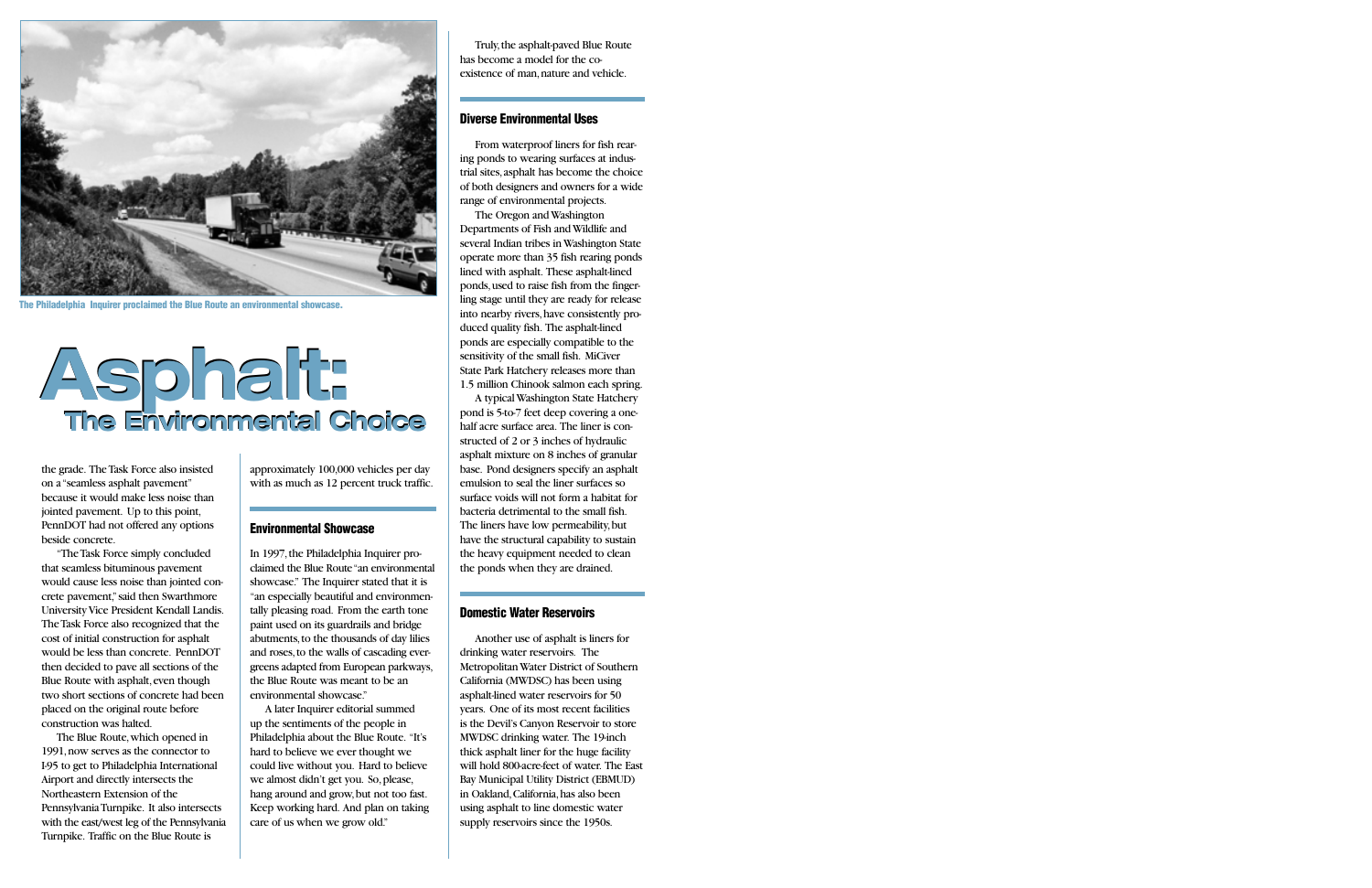The liners for large water reservoirs are designed using both dense-graded and open-graded asphalt mixtures. Most important, the asphalt liner provides a liner that is environmentally safe for the storage of domestic drinking water. The design of the liner must address permeability, durability, flexibility, resistance to weather,and the ability to absorb stresses during rapid filling and drawdown cycles. The liner must also withstand long-term stresses caused by settlement in the supporting subgrade.

Open-graded asphalt interlayers are used in the liner structure to monitor and intercept any leakage that may occur. Asphalt liners meet all the required environmental and economical design criteria.

### **Landfill Caps**

Asphalt not only provides a safe environment for small fish and drinking water, but it also protects our environment by providing impermeable caps for abandoned landfills and deposits of hazardous materials. A typical example is a three-acre dense-graded asphalt cap on a portion of an abandoned landfill owned by the City of Tacoma,Washington.

This cap had to meet stringent permeability standards, sustain heavy axle loads and be environmentally acceptable. The maximum coefficient of permeability allowed by federal and state regulations was easily attained. In addition to minimizing the intrusion of surface water into the fill material, the cap serves as the paved surface for a high volume solid waste transfer station.

### **Waterproof Waste Site**

Waterproofing hazardous waste sites is yet another environmental use for asphalt. The Port of Tacoma saved money and met environmental requirements with a waterproof asphalt cap. After the Port Authority isolated the contaminated soil and installed a drainage system,an impermeable cap was constructed over the entire area. The composite cap included hydraulic hot mix asphalt, paving fabric, a permeable

asphalt layer and crushed aggregate. Currently,local police are using the capped waste site as a training area for high-risk driving techniques.

### **Bicycle Trails**

Asphalt's diversity doesn't end with highways, liners and caps, but includes the recreational arena too. Raleigh,

North Carolina,and its surrounding area are one of the nation's leaders in the development and growth of recreational and bicycle trails. "We have bicycle paths, rail-trails and streets with marked bicycle lanes,"says the Director of the Office of Bicycle and Pedestrian Transportation (OBPT) for the North Carolina DOT.



**Asphalt's diversity does not end with highways, liners and caps, but includes recreational uses too.**